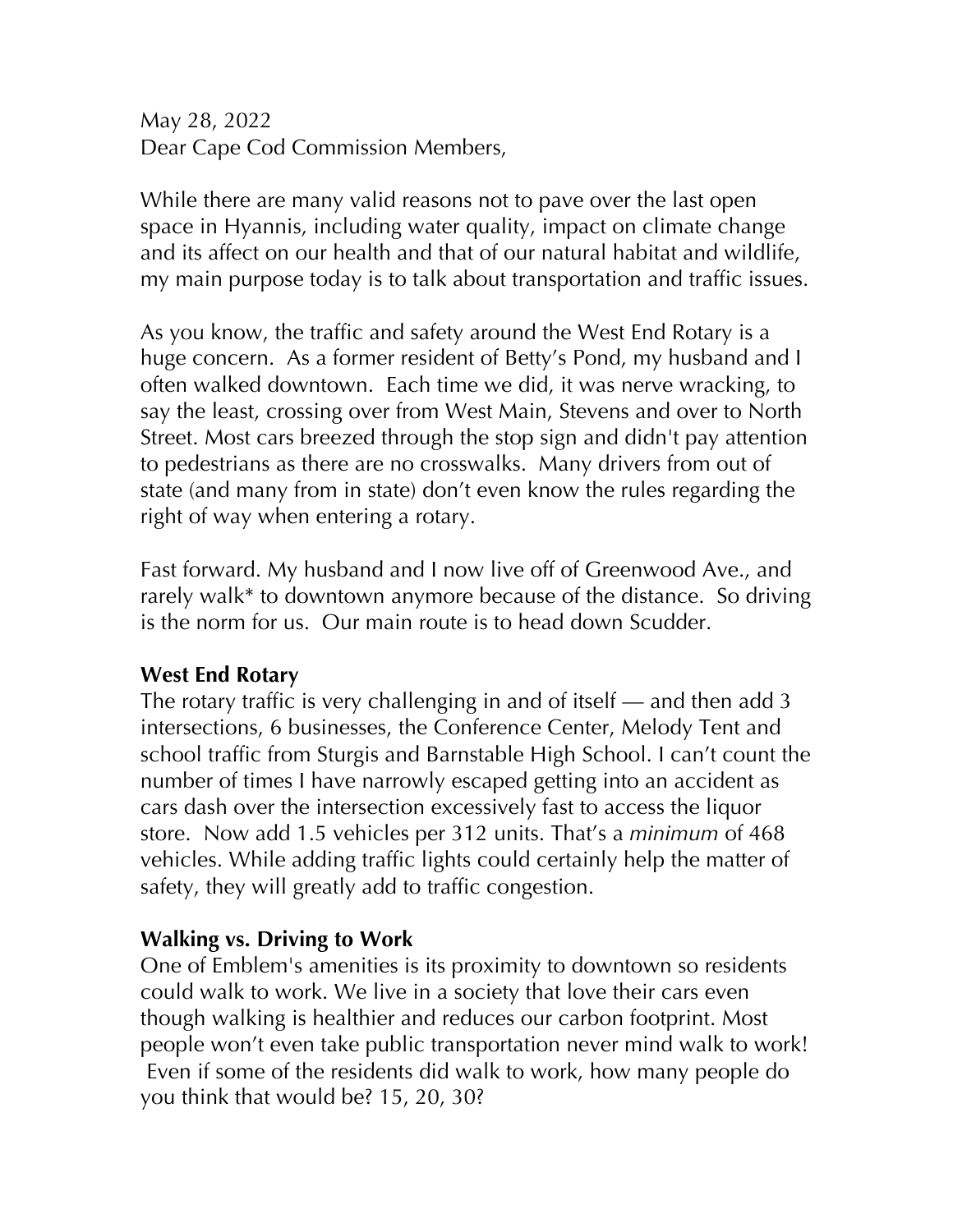Cars are the still the king of transportation. Commuters say that commuting by car is easier, more convenient and allows them more flexibility. A Google survey\*\* in 10/21 noted that a third of Americans **would** opt to drive than **walk** a five-minute distance. Another survey\*\*\* by Bloomberg showed that only 13.4% of Bostonians take public transportation to work and only 5% walk to work, and less than 3% of Americans walk to work. Another survey in May, 2022, by Statista\*\*\*\*, notes that 76% of Americans prefer using their cars to commute to work.

With the rents "currently" (and I say currently, because I suspect they will increase) at \$1500 for a studio apartment, how many downtown service workers could afford to live there? At the least, most tenants paying \$1500 a month would to make at least \$4,000 / month *after* taxes when you figure in utilities, health insurance, car and home insurances, food and other living expenses. Better paying jobs will most likely be further way — maybe even "over the bridge".

And, yes, housing is a critical problem here as well as in most of the country. If it is "a"ffordable housing that we need, let's build affordable housing. There are so many other locations — vacant buildings, vacant lots — in Hyannis and in the town of Barnstable in which a development of this size could thrive.

**Are residents going to bring more business downtown?** Maybe. But if you take a walk downtown during the summer, you will find that 75% of the people there are tourists — not residents.

Our economy is closely tied into our environment. Whether we like it or not, Cape Cod is a resort area where tourists come from all over the world to enjoy its natural beauty and spend time by the sea Let's give tourists a reason to keep coming back to Hyannis and capitalize on our natural resources and protect them for future generations.

I do hope you carefully perform your due diligence and make the right decision for the village of Hyannis.